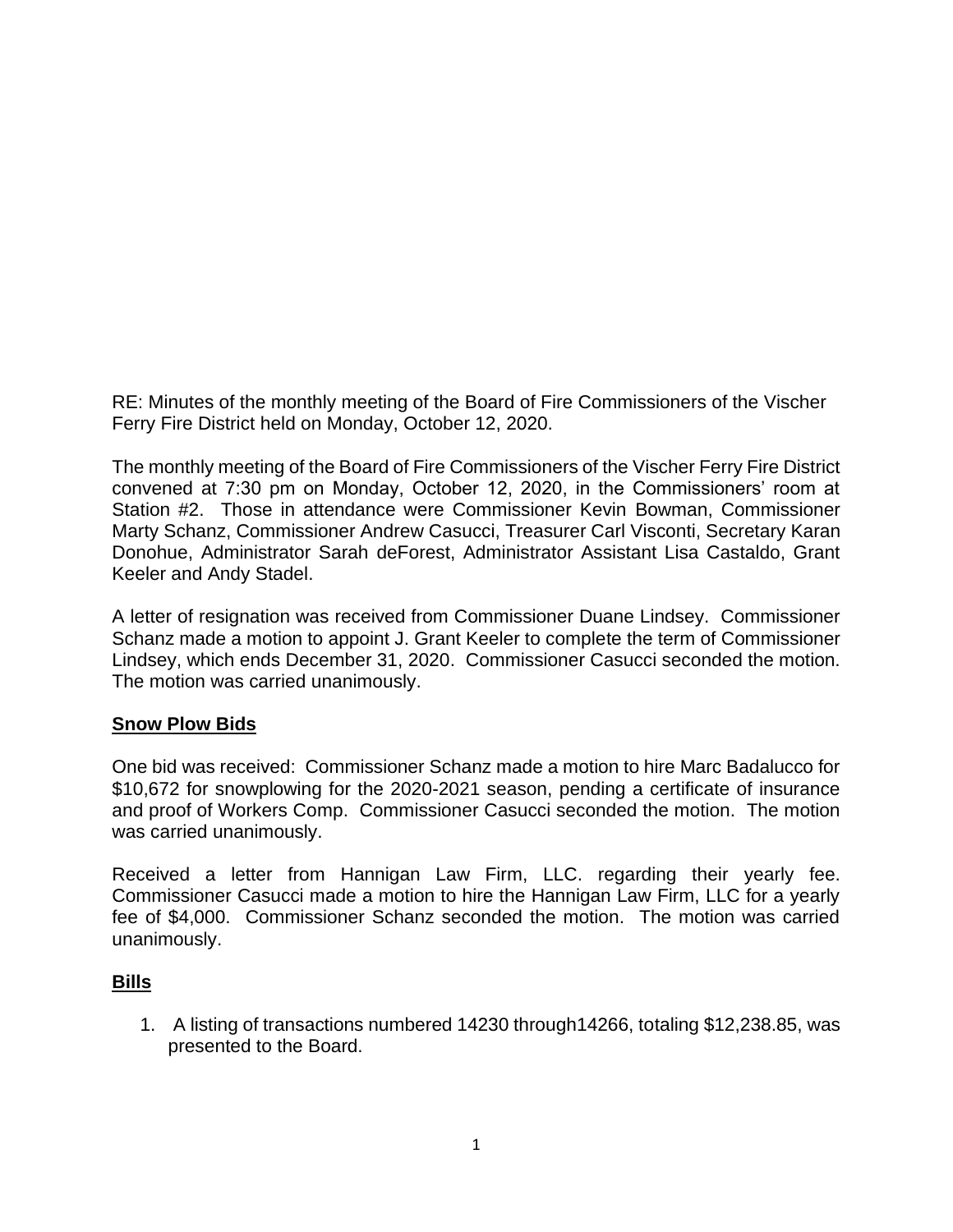Commissioner Casucci made a motion to pay the bills. Commissioner Keeler seconded the motion. The motion was carried unanimously.

## **Old Business**

Commissioner Casucci made a motion to approve the minutes. Commissioner Keeler seconded the motion. The motion was carried unanimously.

# **Treasurer's Report**

- 1. Bank statements, account reconciliations and check images for September 2020 and the listing of transactions approved and paid in September 2020 were given to Commissioner Bowman for verification.
- 2. Bank statements, account reconciliations and check images for August 2020 were returned to the Treasurer.

Commissioner Schanz made a motion to accept the Treasurer's report. Commissioner Keeler seconded the motion. The motion was carried unanimously.

## **Chief's Report**

- 1. Commissioner Schanz made a motion to purchase the following:
	- a. One (1) helmet and one (1) helmet shield from Paul Conway.
	- b. Ten (10) pairs of structural gloves from Strategic Safety Dynamics @ \$80.77 each for a total of \$807.
	- c. Six (6) pair of extrication gloves from Strategic Safety Dynamics @ \$47.45 each for a total of \$284.70. The total cost of the gloves is \$1,091.70.
	- d. Six (6) desktop chargers from Amazon @ \$57 each for a total of \$342.
	- e. Six (6) desktop chargers from Amazon @ \$59.99 each for a total of \$359.94.

Commissioner Casucci seconded the motion. The motion was carried unanimously.

- 2. Commissioner Casucci made a motion to approve the following:
	- a. Necessary apparatus for Halloween parades
	- b. R-631 on November  $8<sup>th</sup>$  for Toys for Tots

Commissioner Keeler seconded the motion. The motion was carried unanimously.

#### **Administrator's Report**

No report

## **Administrative Assistant Report**

1. The Girl Scouts will have to wait until the hall is opened to have it for their meetings.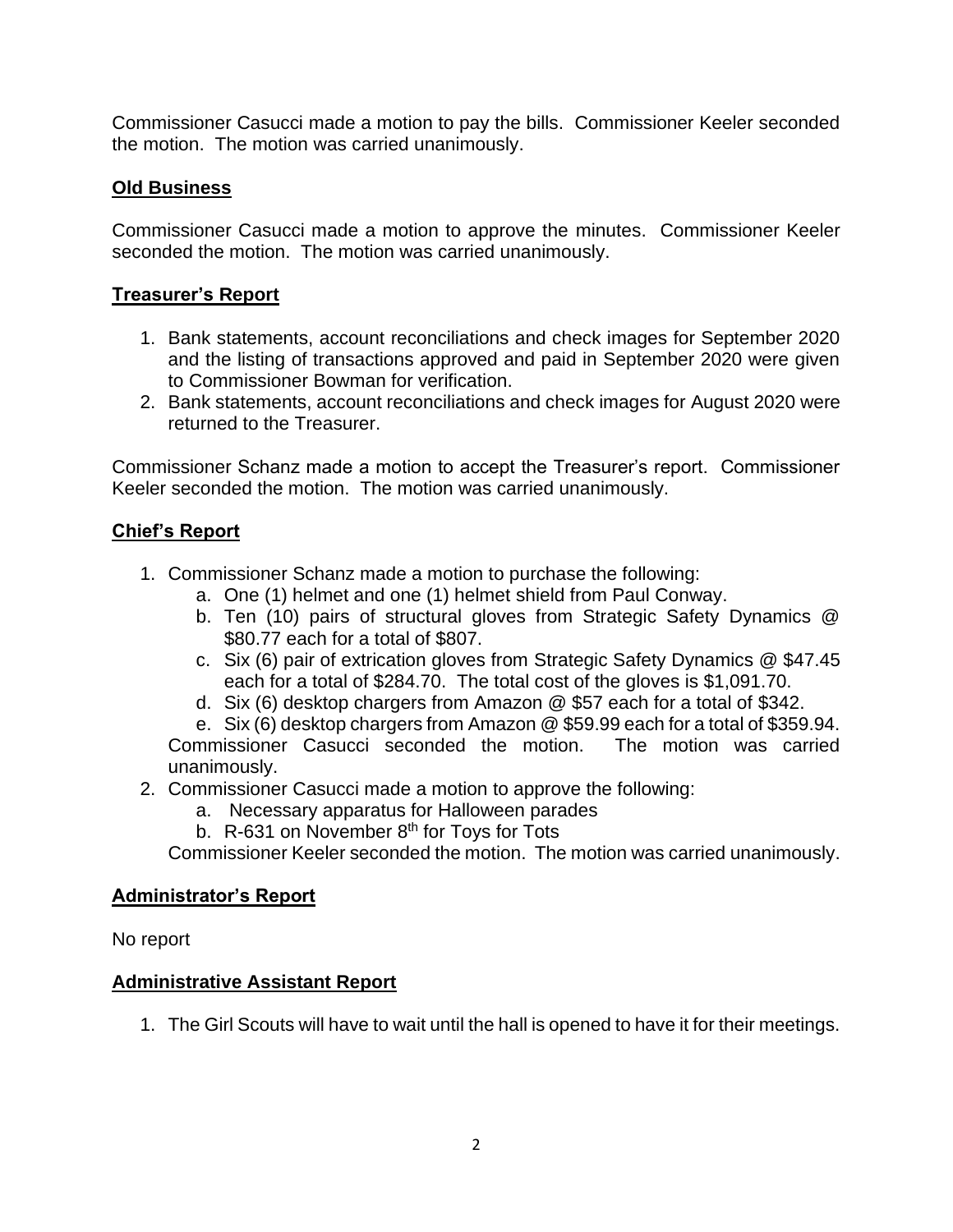- 2. We have been unable to reach Living Water to address the problem at Station #2. We will contact Aqua Science.
- 3. The fire extinguishers have been ordered from Tri-City Fire Extinguishers. Commissioner Schanz made a motion to purchase one fire extinguisher and one dry chem extinguisher. Commissioner Keeler seconded the motion. The motion was carried unanimously. These will be delivered with the other extinguishers that were ordered.
- 4. The remainder of the Administrative Assistant's report is attached to the minutes.

#### **New Business**

- 1. There was discussion of changing our LOSAP program from Penflex, Inc to Fire Fly. Commissioner Schanz made a motion to hire Fire Fly to meet our needs for our LOSAP. Commissioner Keeler seconded the motion. The motion was carried unanimously.
- 2. Received from Penflex, Inc.:
	- a. The Annual Report Actuarial Valuation
	- b. The Annual Report Commentary
- 3. Received the legal notices for the public budget hearing.
- 4. Received from UBS:
	- a. Client statement for September 2020
	- b. Confirmations

#### **Miscellaneous**

1. There is a need for new compressors at Stations #1&2. Three quotes were received:

| a. Air Compressor Engineering | \$4,725.00 |
|-------------------------------|------------|
| b. Grainger                   | 2,230.00   |
| c. NAPA                       | 2,374.05   |

Commissioner Schanz made a motion to purchase two (2) compressors from NAPA @ \$2,374.05 for a total of \$4,748.10. Commissioner Keeler seconded the motion. The motion was carried unanimously.

- 2. Commissioner Lindsey returned his credit card, which will be destroyed.
- 3. After no contact with John Holland, 3EEEs, Jay Honsaker was authorized to complete the balance of 3EEEs contract. The contract balance was for \$1450, but we will pay him \$1500because of necessary extra work.
- 4. There was discussion on a contract with EmTech. Commissioner Casucci made a motion to sign a 3-year contract for preventive maintenance at Stations # 1& 2 with EmTech for \$27,452. (1<sup>st</sup> year - \$9,064, 2<sup>nd</sup> year - \$9,150, 3<sup>rd</sup> year - \$9,238). Commissioner Schanz seconded the motion. The motion was carried unanimously.
- 5. The sale price of ETA-622 was reduced to \$60,000.
- 6. The grant for extrication tools was denied.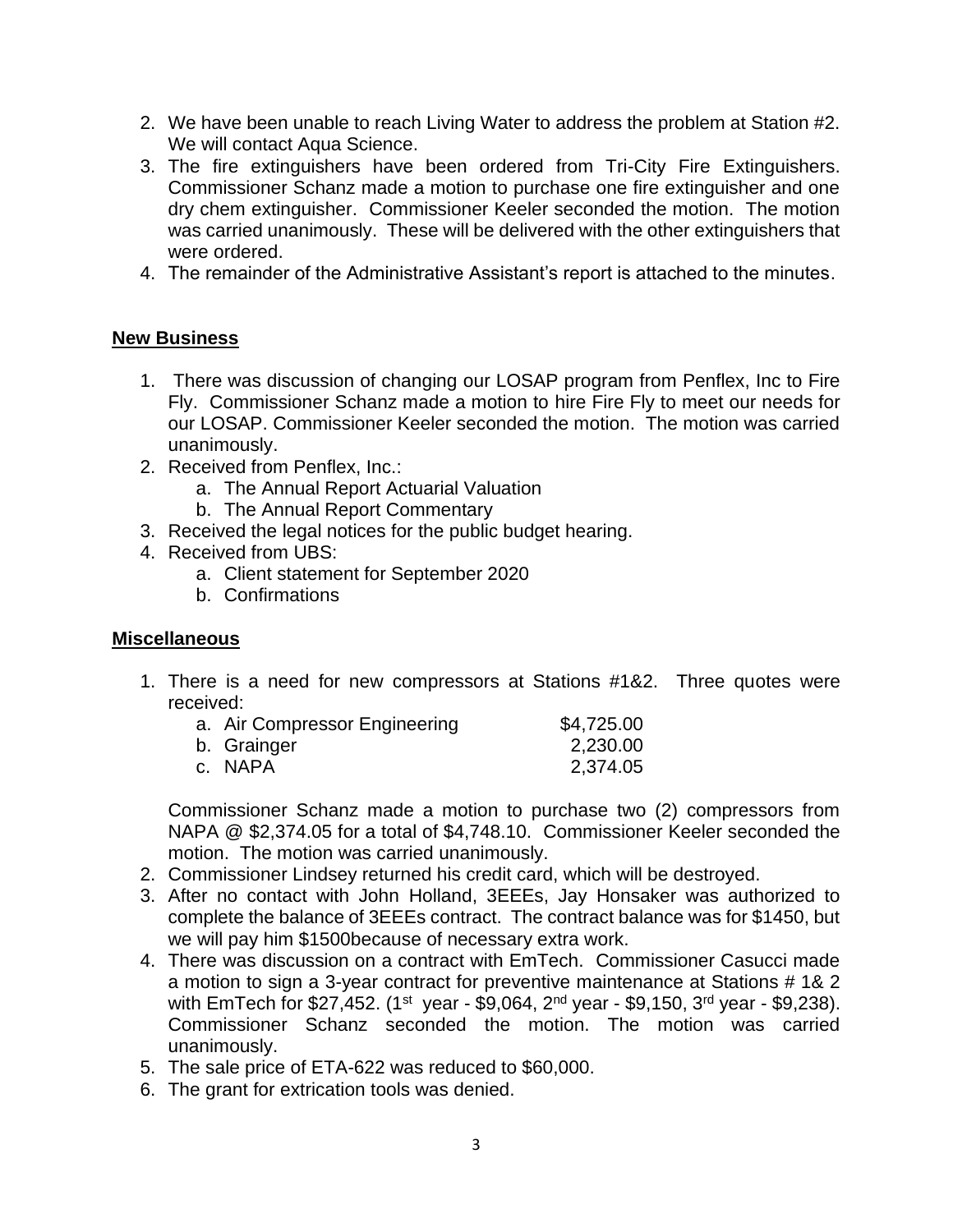- 7. The contract with Toyne for the new ER has been signed. The official date of completion is October 1, 2021. The chassis has been ordered.
- 8. There was discussion on the final drawing for the new Station #3. We will meet with Steve Rowland - Butler, Rowland, Mays – on Monday, October 26, at 7:30.
- 9. The contract with Sanders to monitor heating and cooling at Station #2 will expire in February. Hart will be upgrading the board and monitoring Station #2 thereafter.
- 10.Commissioner Casucci will be our representative with the Emergency Services Advisory Board.

### **Recess**

Commissioner Casucci made a motion to recess until Tuesday, October 20 at 7:00 for the Budget Hearing. Commissioner Schanz seconded the motion. The motion was carried unanimously. The meeting was recessed at 9:15 pm.

#### **Budget Hearing**

The Budget Hearing was conducted at 7:00 pm in the Commissioners' room at Station #2. Those in attendance were Commissioner Bowman, Commissioner Casucci, Commissioner Grant Keeler, Commissioner Dave Pettis, Treasurer Carl Visconti and Secretary Karan Donohue.

Commissioner Pettis made a motion to open the public meeting. Commissioner Keeler seconded the motion. The motion was carried unanimously.

No members of the public attended the meeting.

Commissioner Pettis made a motion to approve the 2021 budget. Commissioner Keeler seconded the motion. The motion was carried unanimously.

Commissioner Pettis made a motion to close the Public Hearing. Commissioner Keeler seconded the motion. The motion was carried unanimously.

- 1. Commissioner Casucci made a motion to send Fire Police to West Crescent for the funeral of Captain Donavan Ayotte. Commissioner Pettis seconded the motion. The motion was carried unanimously.
- 2. Commissioner Pettis made a motion to approve Firefighter Ed Vargas to conduct a live fire drill with Rexford on Tuesday, November  $17<sup>th</sup>$  at the training center. Commissioner Casucci seconded the motion. The motion was carried unanimously.
- 3. The bay doors at Station #1 need to be repaired. We will call Murphy's Overhead Doors.
- 4. Commissioner Pettis has been unable to contact Davies to correct the lawn problem at Station #1.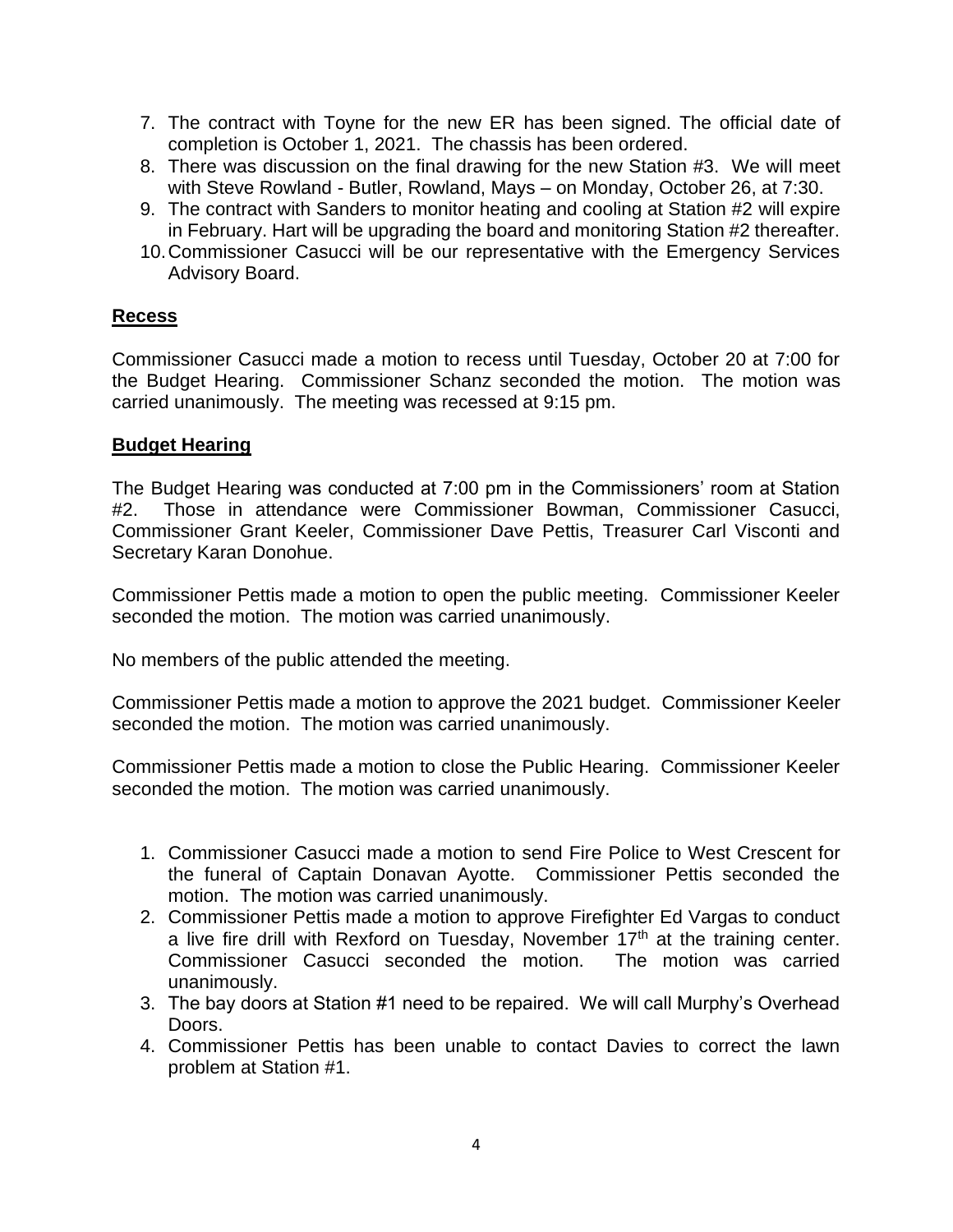- 5. The door jamb of the utility room at Station #3 has swollen so that the door will not shut.
- 6. The compressors have been ordered.

# **Recess**

The monthly meeting of the Board of Fire Commissioners of the Vischer Ferry Fire District was reconvened on Monday, October 26, 2020 in the Commissioners' room at Station #2. Those in attendance were Commissioner Bowman, Commissioner Schanz, Commissioner Casucci, Commissioner Keeler, Commissioner Pettis, Treasurer Carl Visconti, Secretary Karan Donohue, Administrative Assistant Lisa Castaldo and Steve Rowland from Butler, Rowland, Mays.

There was discussion on the new Station #3. Mr. Rowland handed out conceptual drawings of the exterior and interior of the new building, along with an Opinion of Probable Construction Costs. A lengthy discussion followed.

Commissioner Schanz moved and Commissioner Pettis seconded a resolution to borrow up to \$4,200,000 for the construction of the new Station #3. The Secretary called the roll:

| <b>Commissioner Bowman</b>  | yes |
|-----------------------------|-----|
| <b>Commissioner Schanz</b>  | yes |
| <b>Commissioner Casucci</b> | yes |
| <b>Commissioner Keeler</b>  | yes |
| <b>Commissioner Pettis</b>  | yes |

The resolution was adopted.

- 1. Steve Rowland will check on the windows at Station #2 as to why they will not stay up.
- 2. There are trees in the grove at Station #1 that came down during the wind storm that have to be taken down.

## **Adjournment**

Commissioner Casucci made a motion to adjourn. Commissioner Pettis seconded the motion. The motion was carried unanimously. The meeting was adjourned at 9:00 pm. The next meeting will be Monday, November 12, 2020 at 7:30 pm in the Commissioners' room at Station #2.